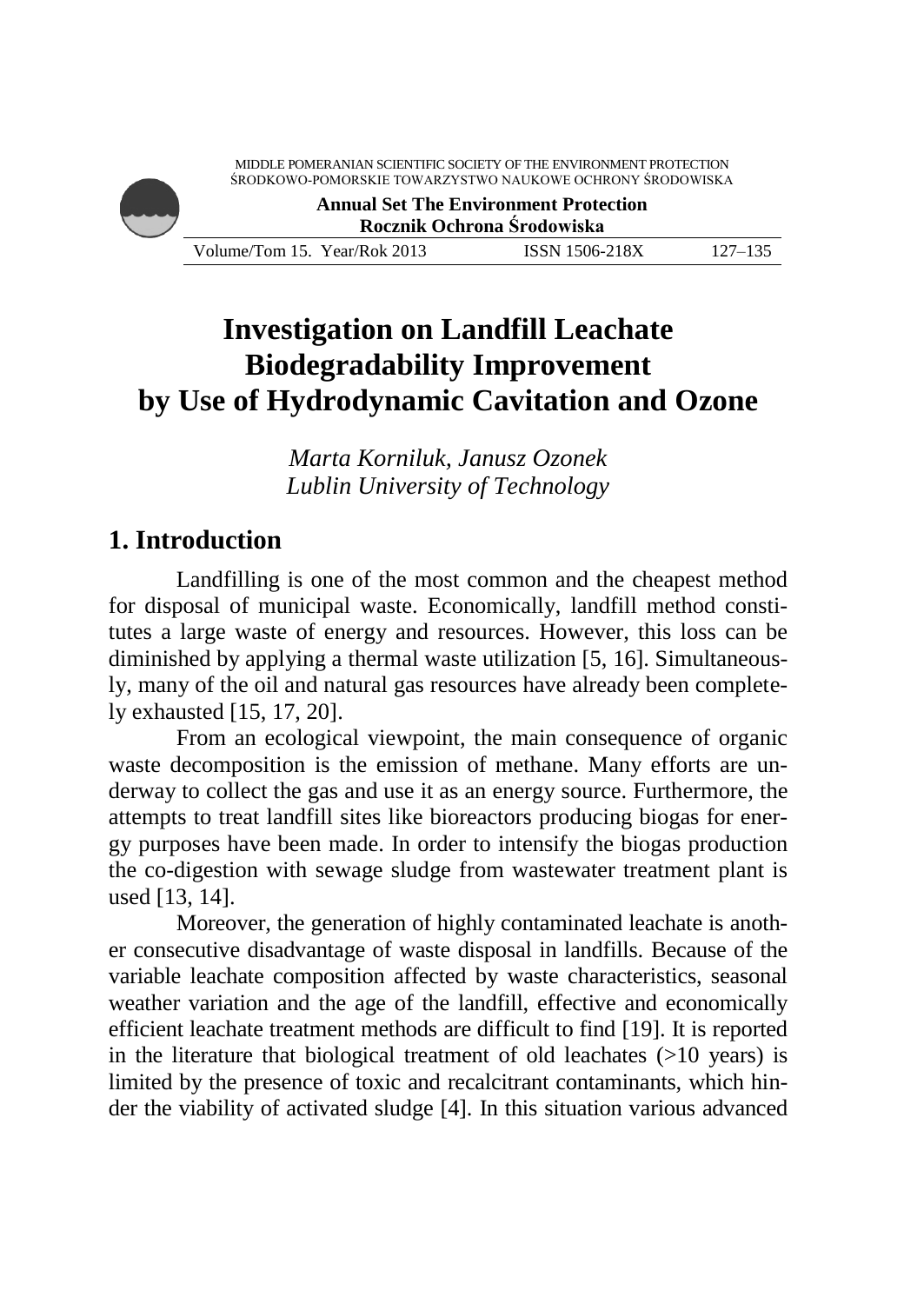oxidation processes (AOP) can be helpful by causing the abatement of refractory COD load and the enhancement of the biodegradation (raise of the  $BOD<sub>5</sub>/COD$  ratio). These processes are based on the generation of oxidizing agents, mainly hydroxyl radicals, which are extremely reactive and non-selective [6, 18]. An alternative method for leachate utilization can be the co-digestion with sewage sludge from a municipal wastewater treatment plant [10, 11]. In order to improve the biodegradability of leachate an ozone treatment can be used [9].

Ozone can transform recalcitrant organic compounds in the leachate into lower molecular weight compounds and reacts with a great number of non-biodegradable compounds [8]. In an ozonation process the oxidation can utilize two mechanisms: a direct way which involves the reaction between molecular form of ozone and the dissolved compounds or a radical way which involves the reaction between the radicals produced by ozone decomposition and the dissolved compounds [23]. The main driving mechanism in the degradation of pollutants using hydrodynamic cavitation is the generation of free radicals in extreme conditions of pressure and temperature [2, 3]. The use of cavitation enhances the rates of degradation due to the generation of additional free radicals [12] and thus, an amalgamation of the two methods is expected to give synergistic results. In the article the ozone oxidation with hydrodynamic cavitation was applied to improve leachate biodegradability.

### **2. Materials and methods**

#### **2.1. Materials**

The landfill leachate samples were collected from the Rokitno Landfill, which is located near Lublin city, in South-Eastern Poland. The necessary quantity of the leachate was collected to containers, transported to the laboratory and analyzed just after the arrival.

#### **2.2. Experimental set-up**

The oxidation of the leachate was carried out in the experimental reactor. Figure 1 shows the schematic representation of hydrodynamic cavitation with the ozonation reactor set-up. The system used in this experiment consists of a tank with the capacity of 30 L (1) connected to the WILO pump (2), which allows to recirculate leachate within the hydro-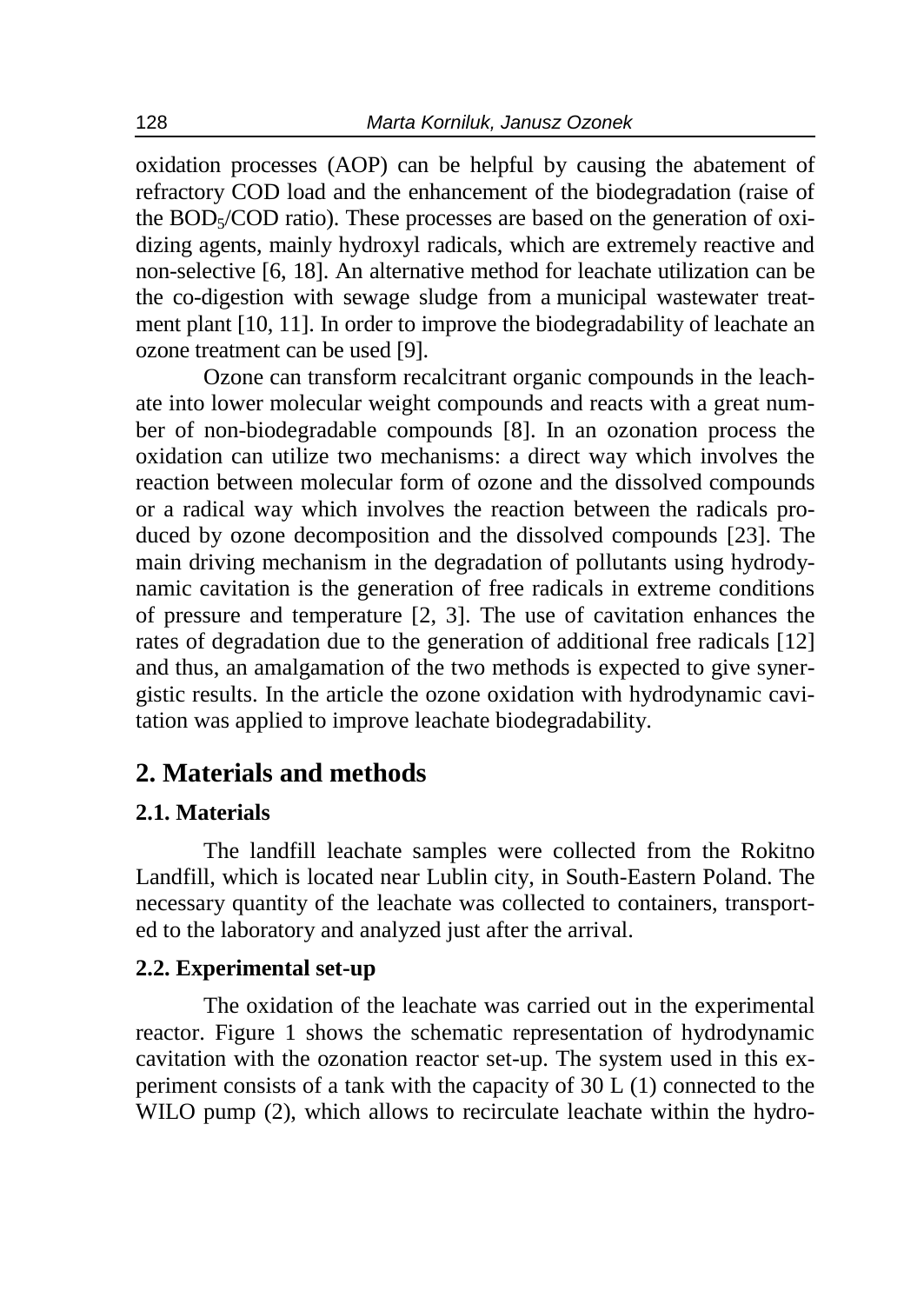dynamic cavitation reactor (5). The pump flow is measured by an electromagnetic flow meter (3). Other components of the system are manometer (4) and valves (6). Ozone was generated in the BMT ozone generator (8), using medical oxygen as the feed gas (7). The concentration of ozone was monitored by the BMT ozone analyzer (9).



**Fig. 1.** Schematic diagram of ozone oxidation in conjunction with hydrodynamic cavitation system:  $1 - \text{tank}$ ,  $2 - \text{rotor pump}$ ,  $3 - \text{electromagnetic}$ flow meter,  $4$  – manometer,  $5$  – hydrodynamic cavitation reactor,  $6$  – valves,  $7 -$ oxygen,  $8 -$ ozone generator,  $9 -$ ozone analyzer,  $10 -$ flow controller **Rys. 1.** Schemat stanowiska laboratoryjnego kawitacji hydrodynamicznej w połączeniu z ozonowaniem: 1 – zbiornik, 2 – pompa wirowa, 3 – przepływomierz elektromagnetyczny, 4 – manometr, 5 – reaktor hydrokawitacyjny, 6 – zawory, 7 – tlen, 8 – generator ozonu, 9 – miernik ozonu, 10 – regulator przepływu

The hydrodynamic cavitation system operated in recirculated mode. The inductor of cavitation was a multiplate hole orifice plate. The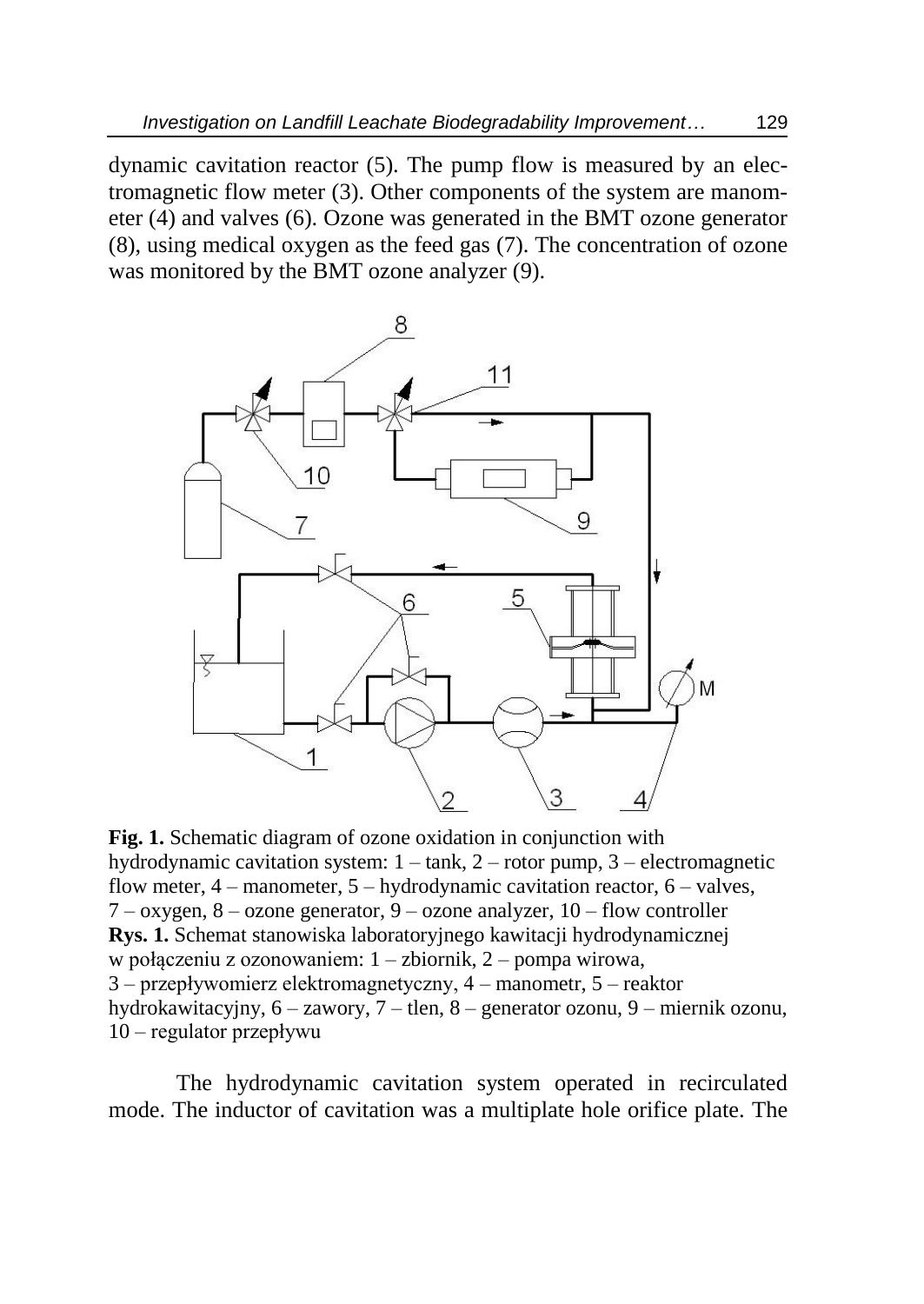detailed description of the cavitation reactor used in the experiment is presented elsewhere [7].

#### **2.3. Procedure**

The process of hydrodynamic cavitation in conjunction with ozonation was carried out for 30 min. The flow rate of the ozonator gas stream was maintained at 0.95 L/min with the ozone concentration of 30 mg/L. The circulating flow rate was 25.2 L/min. The pressure in the system was maintained at the level of 7 bar.

Samples were taken at defined time intervals (2, 5, 10 and 30 min) and analyzed for temperature, pH, COD, BOD<sub>5</sub>, TOC, TS, VS, VFA and alkalinity. The TS, VS,  $BOD<sub>5</sub>$  and alkalinity measurements followed the Polish Standard Methods. The pH and temperature of the samples were determined using an electronic pH meter. The COD and VFA were measured with the HACH DR 3900 spectrophotometer. The analysis of total organic carbon (TOC), inorganic carbon (IC) and total carbon (TC) was carried out by Shimadzu TOC-5050A Analyzer.

#### **3. Results and discussion**

Selected chemical parameters assayed in the leachate during the experiment are shown in Table 1. Before the experiment a control sample was taken to compare the results obtained from an experimental sample. The biodegradability of the leachates was evaluated through the determination of the  $BOD<sub>5</sub>/COD$  ratio. According to the literature landfills with leachates that exhibit low biodegradability (BOD $<$ /COD ratio $<$ 0.1) can be considered as stabilized [22]. The high COD concentration together with a low value of the  $BOD<sub>5</sub>$  concentration in leachate indicate that leachate contains macromolecular organic substances, humic and fulvic acids, which are not easily degradable [1]. In the research, leachate with COD values of about 6000 mg  $L^{-1}$  and BOD<sub>5</sub> concentration of about 270 mg  $L^{-1}$ (BOD5/COD ratio of 0.045) was studied. With such parameters the leachate can be classified as refractory to biological treatment. Consequently, in this case better results can be expected by applying advanced oxidation processes.

The results for  $BOD_5$ , COD concentration and  $BOD_5/ COD$  ratio after the treatment, compared with initial concentration of control sample are shown in Figure 2. Cavitation with ozone improved leachate biodeg-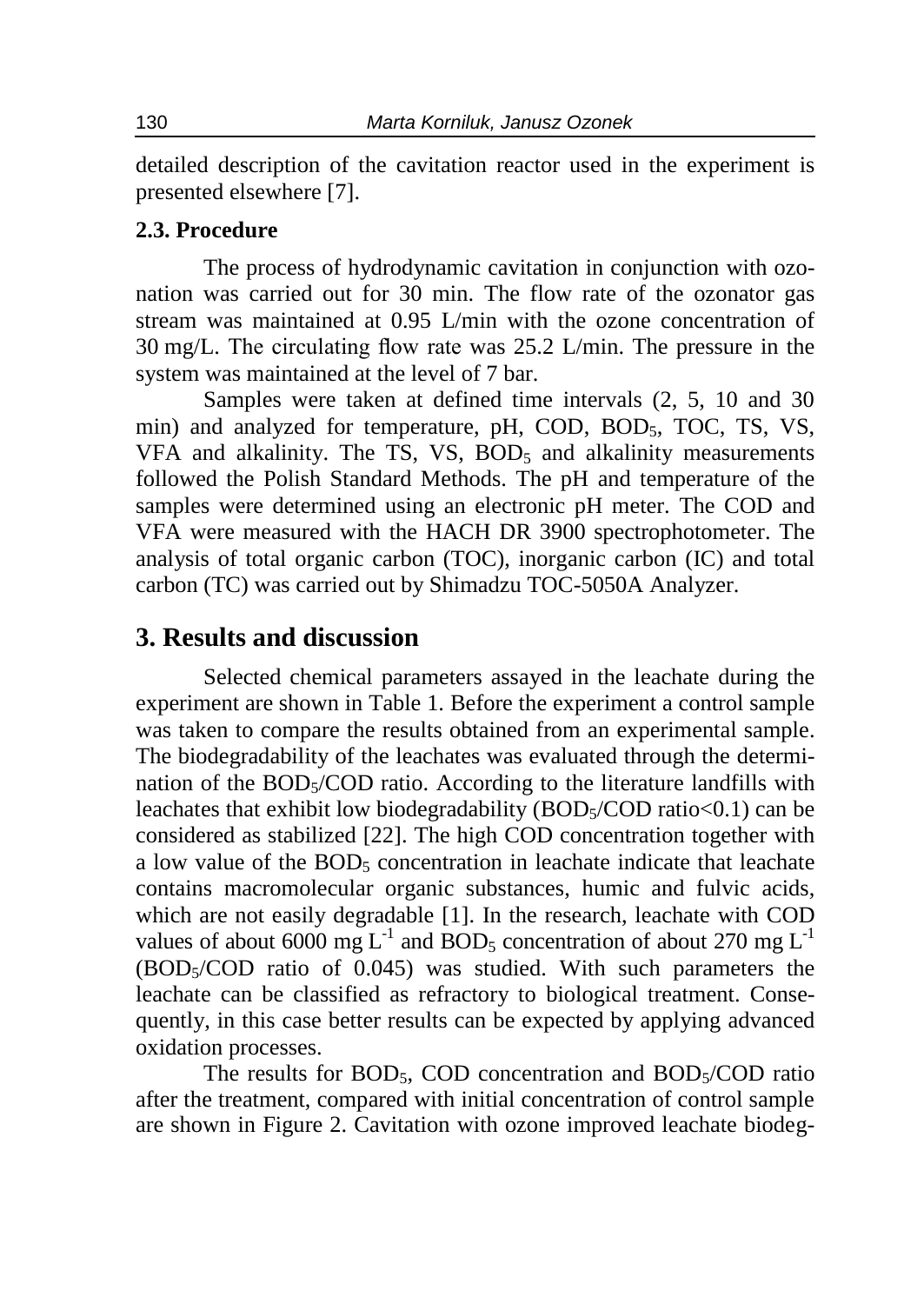radability (BOD<sub>5</sub>/COD ratio) from  $0.045$  to  $0.067$  after 30 recirculation cycles. In the experiment the COD concentration decreased by 11%, while the  $BOD<sub>5</sub>$  concentration increased by 31%. Tizaoui et al. [21] observed the COD removal of about 27% for leachate from six year old landfill after 1 h treatment. In turn, Cortez [4] during the researches on leachates from old landfill achieved the improvement of the BOD<sub>5</sub>/COD ratio from 0.01 to 0.15 after 40 min treatment using Fenton reaction together with the ozonation process.

| Parameters                         | Value             |
|------------------------------------|-------------------|
| pH                                 | $8.2 \pm 0.12$    |
| $\text{COD}$ [mg $\text{L}^{-1}$ ] | 5969±320          |
| TOC [ppm]                          | 1736±113          |
| TC [ppm]                           | $5198 \pm 72$     |
| IC [ppm]                           | 3458±112          |
| $BOD_5$ [mg $L^{-1}$ ]             | $270 \pm 68$      |
| BOD <sub>5</sub> /COD              | $0.045 \pm 0.014$ |
| TOC/COD                            | $0.29 \pm 0.02$   |
| VFA $[mg L^{-1}]$                  | 1205±73           |
| alkalinity $[mg L^{-1}]$           | 15900±418         |
| $TS[gkg^{-1}]$                     | 14.85±0.38        |
| $VS$ [g kg <sup>-1-</sup>          | $2.49\pm0.3$      |

**Table 1.** Characteristics of landfill leachate used in the experiment **Tabela 1.** Charakterystyka odcieków ze składowiska odpadów wykorzystywanych w badaniach

Figure 3 shows the effect of recirculation cycles of cavitation on TOC concentration. For 30 recirculation cycles, the decrease of TOC concentration was about 13.7%. Considering the results obtained, the greatest intensification process was observed during the first 10 min. Compared to the initial value, the degradation of TOC reached about 12.8% after 10 recirculation cycles. If the experiment was prolonged, even higher removal rates might be reached however the expected improvement would be rather poor considering the increase of energy costs. Instead of extending the process the change of ozone doses or the modification of the operating parameters of hydrodynamic cavitation setup could be a better solution to optimize the process.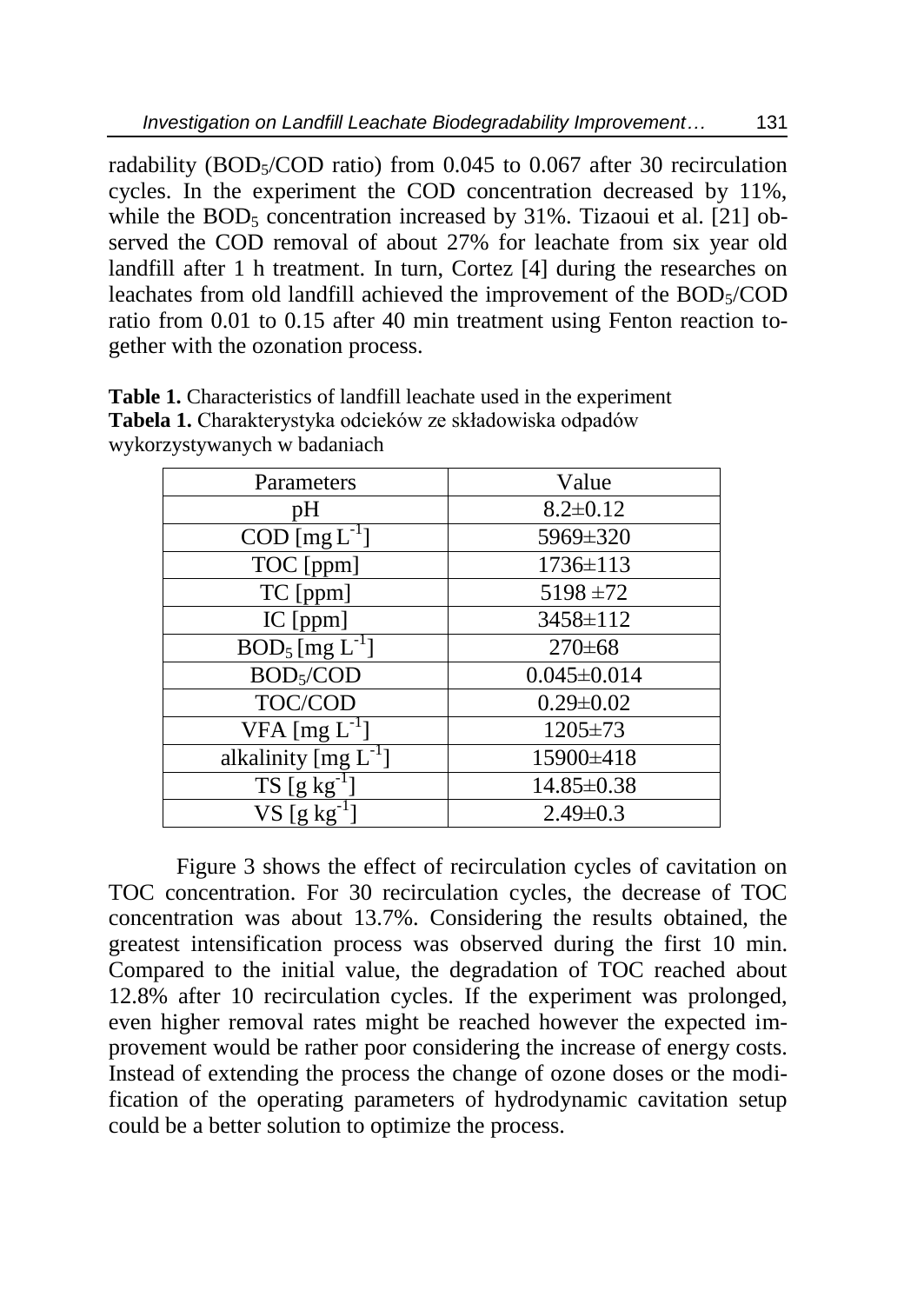

**Fig. 2.** Effect of recirculation ratio of cavitation with ozonation on COD and  $BOD<sub>5</sub>$  concentration and  $BOD<sub>5</sub>/COD$  ratio

**Rys. 2.** Wpływ stopnia recyrkulacji w układzie kawitacji z ozonowaniem na stężenie ChZT, BZT<sub>5</sub> oraz wartość współczynnika BZT<sub>5</sub>/ChZT



**Fig. 3.** Effect of recirculation ratio of cavitation with ozonation on TOC concentration

**Rys. 3.** Wpływ stopnia recyrkulacji w układzie kawitacji z ozonowaniem na zmniejszenie zawartości OWO

### **4. Conclusions**

In the article the possibility of improving the biodegrability of the leachate by hydrodynamic cavitation and ozone was investigated. The leachate used in the experiment had a very low biodegradability (BOD5/COD of 0.045) and during the experiment it was improved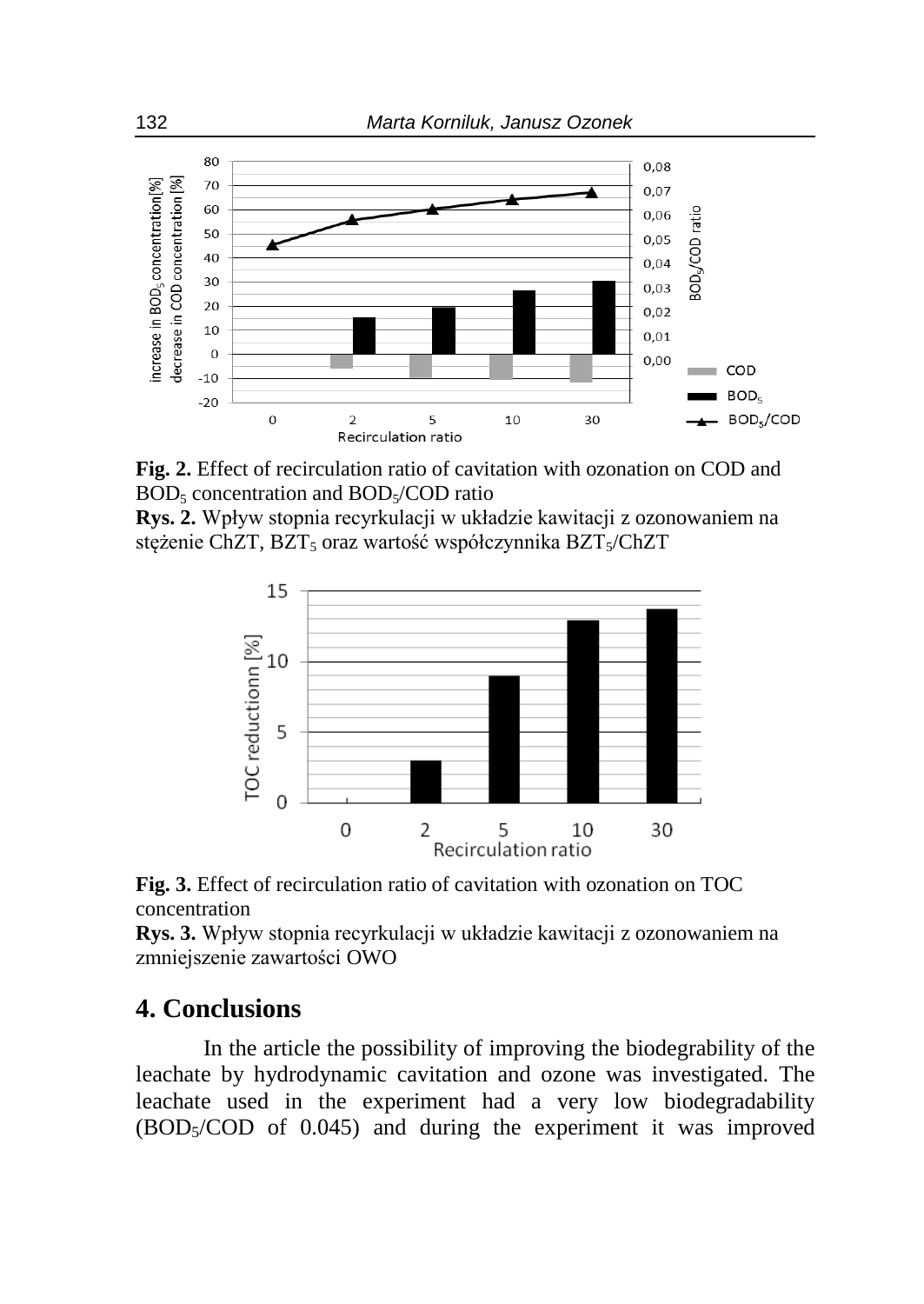$(BOD<sub>5</sub>/COD of 0.067)$ . In the study the 11% reduction of COD and 31% growth od  $BOD<sub>5</sub>$  was achieved. According to the results obtained, it can be assumed that cavitation with ozonation process can rearrange molecular structures of organic matter and transform the non-biodegradable organics to more biodegradable forms.

The future research will focus on optimising the method by changing the ozone doses and cavitation conditions in order to obtain more biodegradable leachate.

# **References**

- 1. **Aziz S.Q., Aziz H.A., Yusoff M.S., Bashir M.J.K., Umar M.:** *Leachate characterization in semi-aerobic and anaerobic sanitary landfills: A comparative study*. Journal of Environmental Management 91, 2608–2614 (2010).
- 2. **Arrojo S., Benito Y.:** *A theoretical study of hydrodynamic cavitation*. Ultrasonics Sonochemistry, vol. 15, 203–211 (2008).
- 3. **Arrojo S., Nerı´n C., Benito Y.:** *Application of salicylic acid dosimetry to evaluate hydrodynamic cavitation as an advanced oxidation process.* Ultrasonics Sonochemistry, vol. 14, 343–349 (2007).
- 4. **Cortez S., Teixeira P., Oliveira R., Mota M.:** *Ozonation as polishing treatment of mature landfill leachate.* Journal of Hazardous Materials, vol. 182, 730–734 (2010).
- 5. **Dąbrowski J., Piecuch T.:** *Mathematical Description of Combustion Process of Selected Groups of waste*. Rocznik Ochrona Środowiska (Annual Set the Environment Protection), 13, 253–268 (2008).
- 6. **Derco J., Žgajnar Gotvajn A., Zagorc-Končan. J, Almásiová B., Kassai A.:** *Pretreatment of landfill leachate by chemical oxidation processes.* Chemical Papers, vol. 64 (2), 237–245 (2010).
- 7. **Korniluk M., Ozonek J.:** *Application of hydrodynamic cavitation for leachate of municipal landfill site.* The 8<sup>th</sup> International Conference Environmental Engineering, vol. 2. Vilnus Gediminas Technical University Press "Technika", 584–587 (2011).
- 8. **Kurnivan T.A., Lo W.-H., Chan G.Y.S.:** *Radicals-catalyzed oxidation reactions for degradation of recalcitrant compounds from landfill leachate*, Chemical Engineering Journal. vol. 125, 35–57 (2006).
- 9. **Lebiocka M.**, **Montusiewicz A., Pawłowska M., Ozonek J., Szkutnik E., Rosłan M.:** *Influence of ozonation on leachate quality from landfills with different degrees of solid waste pre-treatment.* Archives of Environmental Protection, vol. 34. No. 3. 63–70 (2008).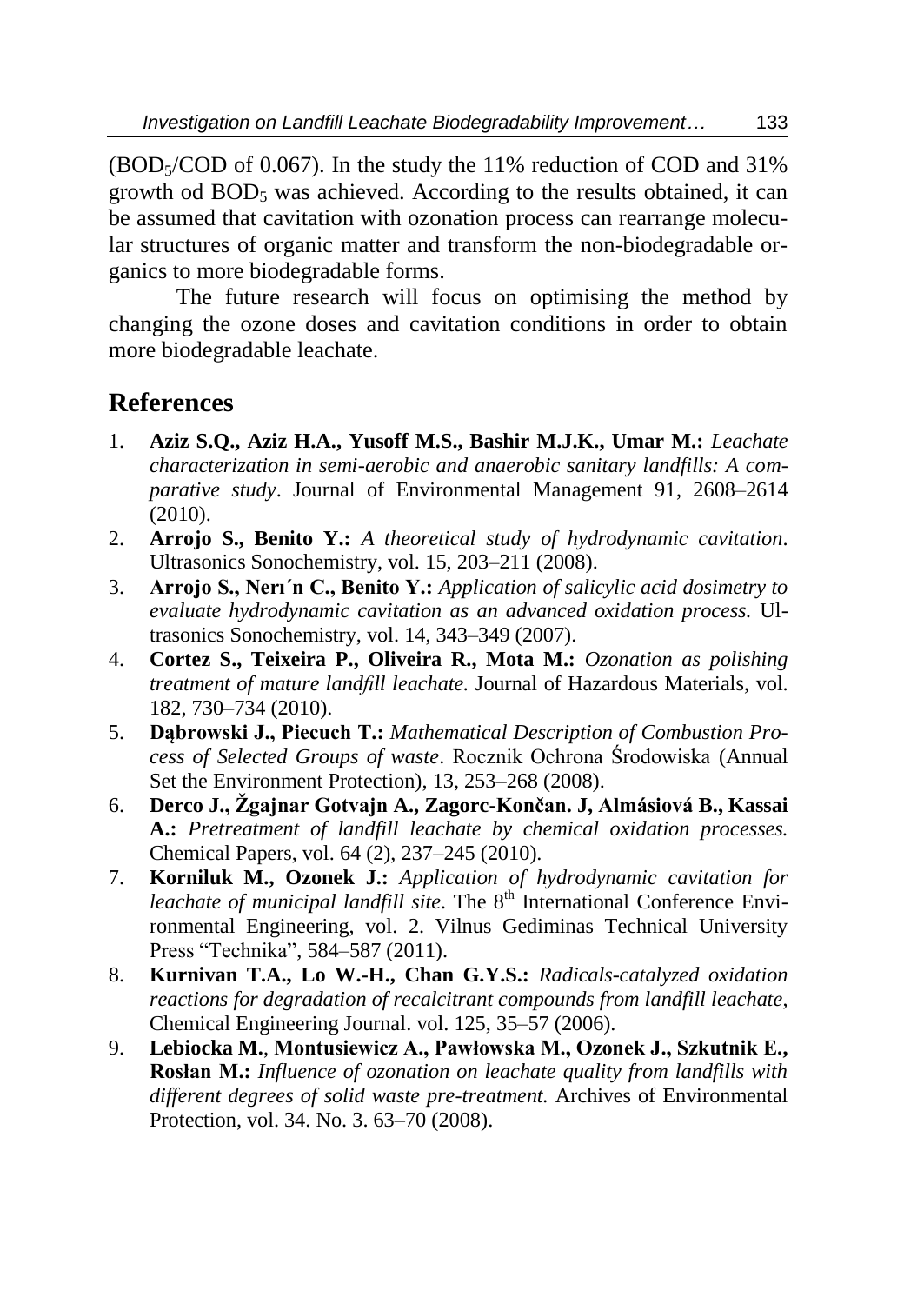- 10. **Montusiewicz A., Lebiocka M.:** *Co-digestion of intermediate landfill leachate and sewage sludge as a method of leachate utilization.* Bioresource Technology. vol. 102, Issue 3, 2563–2571 (2011).
- 11. **Montusiewicz A.:** *Współfermentacja osadów ściekowych i wybranych kosubstratów jako metoda efektywnej biometanizacji.* Komitet Inżynierii Środowiska PAN, Lublin, 2012.
- 12. **Ozonek J., Czerwiński J., Szulżyk-Cieplak J.:** *Ograniczenie emisji odorów z wód popłucznych przemysłu cukierniczego z wykorzystaniem zjawiaska kawitacji hydrodynamicznej.* Rocznik Ochrona Środowiska (Annual Set the Environment Protection), 11, 1053–1061 (2009).
- 13. **Pawłowska M., Siepak J., Pawłowski L., Pleczyński J.:** *Method for intensification of methane production in refuse collection depot* Patent nr EP08165558.1 2008.09.05, 2008.
- 14. **Pawłowska M., Siepak J., Pawłowski L., Pleczyński J.:** *Method for sewage sludge utilisation for intensification of biogas production in refuse collection depot* Patent nr EP08165556.5 2008.09.05, 2008.
- 15. **Pawłowski L.:** *Do the Liberal Capitalism and Globalism Enable the Implementation of Sustainable Development Strategy?* Problemy Ekorozwoju – Problems of Sustainable Development, vol. 7., no 2, 7–13 (2012).
- 16. **Piecuch T.**: *Termiczna utylizacja odpadów.* Rocznik Ochrona Środowiska (Annual Set the Environment Protection), 2, 11–38 (2000).
- 17. **Pieńkowski D.:** *The Jevons Effect and the Consumption of Energy in the European Union.* Problems of Sustainable Development, vol. 7., no 1, 105–116 (2012).
- 18. **Poznyak T., Bautista G., Chairez I., Cordova R. I., Rios L. E.:** *Decomposition of toxic pollutants in landfill leachate by ozone after coagulation treatment.* Journal of Hazardous Materials, vol. 152, 1108–1114 (2008).
- 19. **Renou S., Givaudan J. G., Poulain S., Dirassouyan F., Moulin P.:** *Landfill leachate treatment: Review and opportunity*. Journal of Hazardous Materials, vol. 150, 468–493 (2008).
- 20. **Udo V.**, **Pawłowski A.:** *Human Progress Towards Equitable Sustainable Development – part II: Empirical Exploration.* Problems of Sustainable Development, vol. 76., no 2, 33–62 (2011).
- 21. **Tizaoui C., Bouselmi L., Mansouri L., Ghrabi A.:** *Landfill leachate treatment with ozone and ozone/hydrogen peroxide systems.* Journal of Hazardous Materials,140, 316–324 (2007).
- 22. **Wu J.J., Wu Ch-Ch., Ma H-W., Chang Ch-Ch.:** *Treatment of landfill leachate by ozone-based advanced oxidation processes*. Chemosphere, vol. 54, 997–1003 (2004).
- 23. **Wu J.J., Jang J.S., Muruganandham M., Wu C.C.:** *The oxidation study of 2-propanol using ozone-based advanced oxidation processes.* Separation and Purification Technology. vol.62, 39–46 (2008).